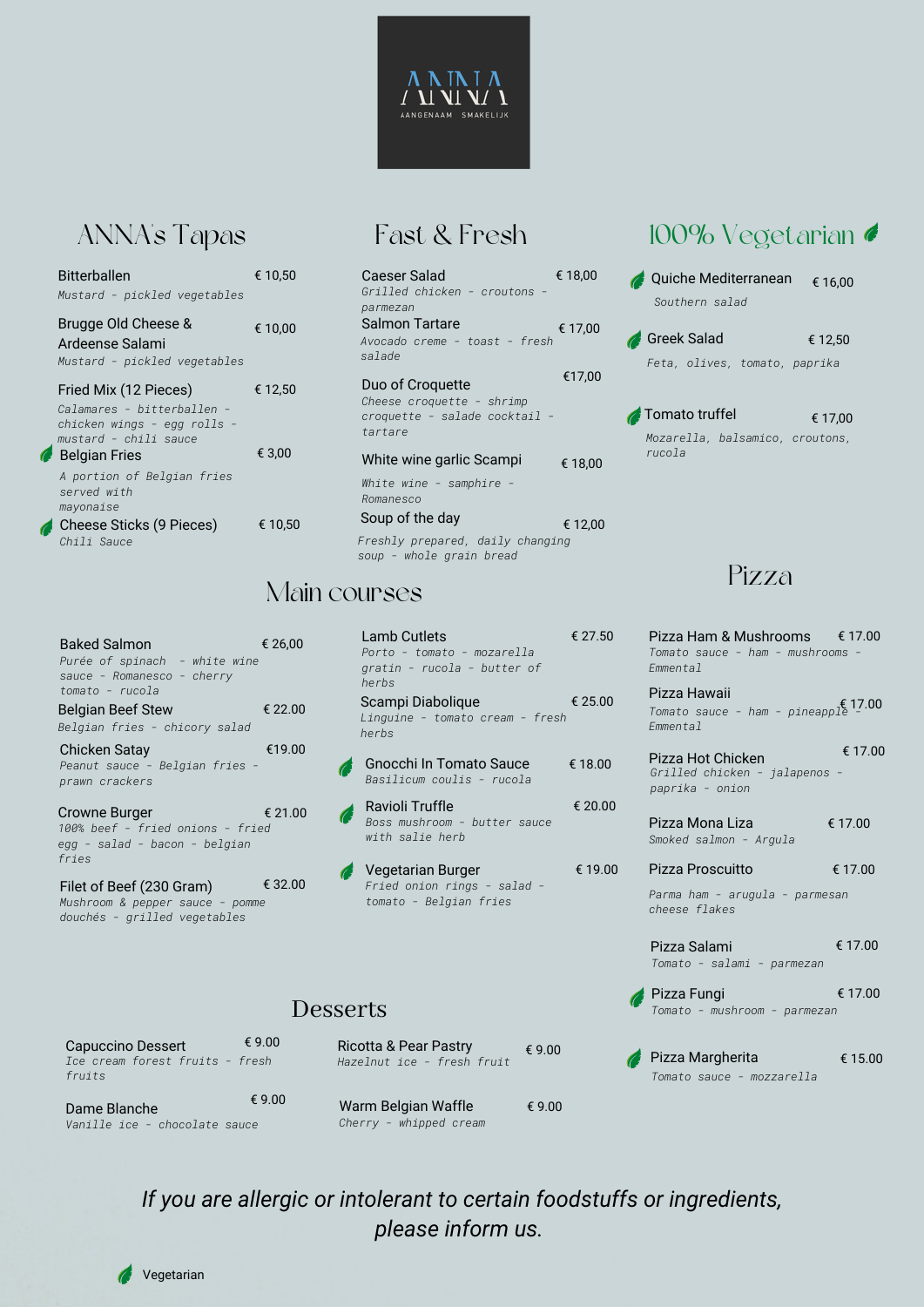

## **EX** Coffee **EX** Tea

| Cappuccino              | € 4.00 |
|-------------------------|--------|
| Coffee                  | € 3.75 |
| Decaf Coffee            | € 4.00 |
| Double Shot             | € 4.50 |
| Espresso                | £ 3.75 |
| Irish (Jameson)         | € 9.50 |
| Latte (With Whole Milk) | €4.00  |

# Softdrinks



#### Ritchie Cola

€ 4.00

| Ritchie Cola Zero      | € 4.00          |
|------------------------|-----------------|
| Ritchie Orange         | € 4.00          |
| Canada Dry             | € 3.50          |
| Coca-Cola              | € 3.50          |
| Coca-Cola Light        | € 3.50          |
| Coca-Cola Zero         | € 3.50          |
| Fanta                  | € 3.50          |
| Lipton Ice Tea         | € 3.50          |
| Red Bull               | $\epsilon$ 5.00 |
| Schweppes Agrum        | €4.00           |
| Schweppes Bitter Lemon | € 4.00          |
| <b>Schweppes Tonic</b> | €4.00           |
| Sprite                 | € 3.50          |

## Local Beers drafts

| 'Bolleke' De Koninck 25cl    | € 4.00   |
|------------------------------|----------|
| 'Bolleke' De Koninck 50cl    | € 6.00   |
| Jupiler 25cl                 | € 3.50   |
| Jupiler 50cl                 | € 5.50   |
| Leffe Blonde 33cl            | € 4.50   |
| Leffe Blonde 50cl            | € 6.50   |
| <b>Triple Karmeliet 33cl</b> | € $5.00$ |
| <b>Triple Karmeliet 50cl</b> | € 7.00   |

| <b>Black Tea With Berries</b> | € 3.50          |
|-------------------------------|-----------------|
| <b>Black Tea With Vanilla</b> | € 3.50          |
| Camomile                      | € 3.50          |
| Earl Grey                     | € 3.50          |
| <b>English Breakfast</b>      | € 3.50          |
| Fresh Ginger                  | € 4.50          |
| <b>Fresh Mint</b>             | $\epsilon$ 4.50 |
| Green Tea Jasmine             | € 3.50          |
| Gunpowder Green Tea           | € 3.50          |
| Peppermint                    | € 3.50          |

# ANNA's - original

#### water

| Perrier 0.2L    | €4.00  | $\frac{1}{2}$<br>lemon         |
|-----------------|--------|--------------------------------|
| Sparkling 0.2L  | € 3.50 | Ipanema                        |
| Sparkling 0.75L | € 6.50 | Passion fruit - lime<br>beer   |
| Still 0.2L      | € 3.50 | Martini Floreale-Tonic         |
| Still 0.75L     | € 6.50 | Martini floreale - sc<br>tonic |
| Vittel 0.2L     | €4.00  | Sir James Bitter Aperit        |
|                 |        |                                |

#### **Juices**

| Apple Juice         | € 3.50          |
|---------------------|-----------------|
| Fresh Orange Juice  | $\epsilon$ 5.00 |
| Grapefruit Juice    | € 3.50          |
| Orange Juice        | € 3.50          |
| Pineapple Juice     | € 3.50          |
| <b>Tomato Juice</b> | € 3.50          |

## Bottle

| Antwerp Seef Beer<br>Duvel    | € 4.00<br>€ 5.00 |
|-------------------------------|------------------|
| Triple D'Anvers               | € 5.00           |
| Vedett                        | $\epsilon$ 4.00  |
| Westmalle Dubbel              | € 4.50           |
| <b>Westmalle Tripel</b>       | € 4.50           |
| <b>Chimay Blauw</b>           | $\epsilon$ 5.50  |
| Hoegaarden                    | $\epsilon$ 4.00  |
| Jupiler 0.0%                  | € 3.50           |
| Kriek Belle Vue               | € 5.00           |
| Leffe Bruin                   | € 4.50           |
| Le Fort Tripel                | € 5.50           |
| <b>Omer Traditional Blond</b> | € 4.50           |

# Iced Coffee

| Iced Cappuccino       | € 7.00 |
|-----------------------|--------|
| (Whipped Cream)       |        |
| Iced Coffee (Caramel) | € 6.00 |

# Chocolate

| <b>Hot Chocolate</b>                                            | $\epsilon$ 4.00 |
|-----------------------------------------------------------------|-----------------|
| Hot Chocolate Milk With $\epsilon$ 4.50<br><b>Whipped Cream</b> |                 |

## Mocktails

| Ambriosa                                                                           | € 8.50 |         |
|------------------------------------------------------------------------------------|--------|---------|
| Guava - cranberry - raspberry -<br>lemon                                           |        |         |
| Ipanema<br>Passion fruit - lime - ginger<br>beer                                   | € 8.50 |         |
| Martini Floreale-Tonic                                                             | € 8.50 |         |
| Martini floreale - schweppes<br>tonic                                              |        |         |
| Sir James Bitter Aperitif                                                          | € 7.50 |         |
| <b>Sir James Gin Tonic</b><br>Orange - lemon - rosemary -<br>thyme - sugar - tonic | € 7.50 |         |
| Sir James Mojito<br>Mint - lime - cane sugar -<br>sparkling water                  |        | € 7.50  |
| Cocktails                                                                          |        |         |
| Dissarono Mule<br>Dissarono amaretto - lime juice<br>- ginger beer                 |        | € 12.50 |
| Horse's Neck<br>Bourbon - lemon - angostura<br>bitters - canada dry                |        | € 14.00 |
| Lazy Red Cheeks<br>Absolut vodka - violet - lime -<br>raspberry - cane             |        | € 12.50 |
| Mojito                                                                             |        | € 12.50 |

*Bacardi carta blanca rum - lime - mint - cane - sparkling water*

Moscow Mule *Absolut vodka - lime - ginger beer* € 13.50 € 12.50

Pornstar Martini *Absolut vodka - passion fruit vanilla - lime*

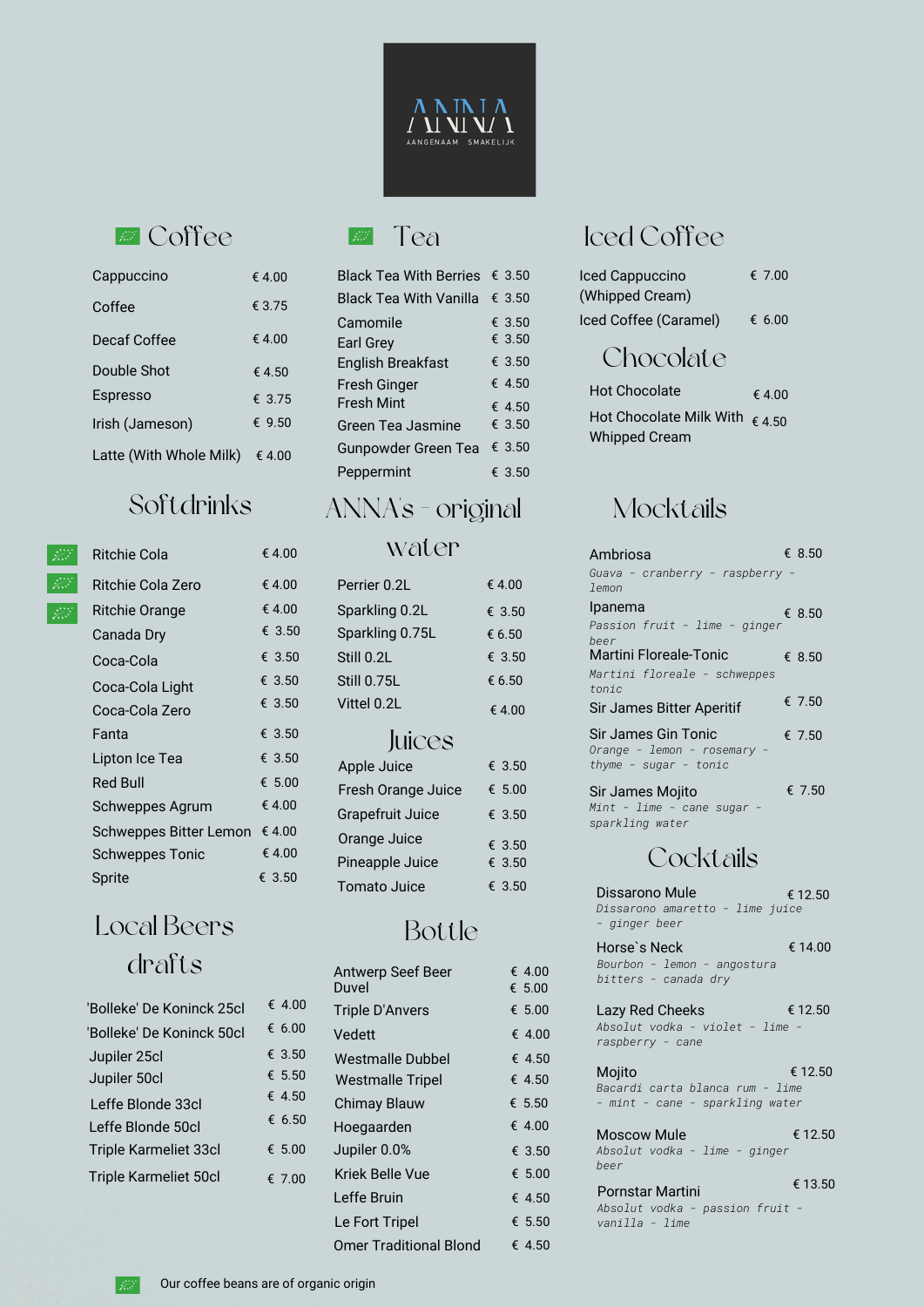

| <b>Bubbles</b>                                                                                 |                                    |
|------------------------------------------------------------------------------------------------|------------------------------------|
| <b>Bernard Massard «Signature Edition»</b>                                                     | € 38.00                            |
| Cava «Creador» «Spain»                                                                         | € 7.50<br>€ 33.50                  |
| <b>Champagne Taittinger</b>                                                                    | € 65.00                            |
| White wine                                                                                     |                                    |
| Grenache Blanc «Paul Mas» «France» «Medium Bold<br>& Light Acidic»                             | € 4.50<br>$\downarrow$ $\in$ 22.00 |
| Sauvignon Blanc «Babich» «New Zealand» «Medium<br>Dry & Medium Bold»                           | € 7.50   € 35.00                   |
| Chardonnay «Domaine Daniel Seguinot» «France»<br>«Intens & Medium Bold»                        | € 9.50   € 44.50                   |
| Sauvignon Blanc «Les Croisières» «France» «Fresh<br>and Fruity»                                | € 4.50   € 22.00                   |
| Verdelho & Loureiro «Vallerge» «Portugal» «Dry &<br><b>Medium Acidic»</b>                      | € 8.00   € 37.50                   |
| Viognier & Chardonnay «Paul Mas» «France»<br>«Medium Dry & Medium Bold»                        | € 7.00   € 32.50                   |
| Rosé wine                                                                                      |                                    |
| Arrogant Frog « Tutti Frutti » « Fruit driven » « Pays<br>D'oc» «Cherry Color» «Sud de France» | € 5.00   € 22.00                   |
| Red wine                                                                                       |                                    |
| Grenache & Carignan «Paul Mas» «France» «Juicy &<br>Dry»                                       | € 4.50   € 22.50                   |
| Nero d'Avola «Cantina Fina» «Sicilia» «Fresh & Fruity»                                         | € 8.00   € 37.50                   |
| Blina «Barbera d'Asti» «Italy» «Ruby Red and Fruity»                                           | € 5.50<br>$ \epsilon 21.50$        |
| Cabernet Sauvignon & Merlot «La Dame de Baladoz»<br>«France» «Dry & Bold»                      | € 12.50   €56.00                   |
| Carmenere «Terranoble» «Chili» «Full Body & Strong»                                            | € 9.50 $\uparrow$ € 44.50          |
| Merlot, Syrah & Cabernet Sauvignon «Les Croisières»<br>«France»                                | € 4.50   € 22.00                   |
| Montepulciano «Vignamato» «Italy» «Round & Fruity»                                             | € 5.50   € 24.50                   |
| Tempranillo «Finca Sobreno» «Spain» «Medium Body<br>& Dry»                                     | € 7.00   € 32.50                   |

 $\overrightarrow{gg}$ 

 $\overrightarrow{gg}$ 

 $\frac{\partial \mathcal{L}}{\partial \mathcal{L}}$ 

 $\frac{1}{\sqrt{2\pi}}\sum_{i=1}^{N-1}\frac{1}{\sqrt{2\pi}}\sum_{i=1}^{N}\frac{1}{\sqrt{2\pi}}\sum_{i=1}^{N}\frac{1}{\sqrt{2\pi}}\sum_{i=1}^{N}\frac{1}{\sqrt{2\pi}}\sum_{i=1}^{N}\frac{1}{\sqrt{2\pi}}\sum_{i=1}^{N}\frac{1}{\sqrt{2\pi}}\sum_{i=1}^{N}\frac{1}{\sqrt{2\pi}}\sum_{i=1}^{N}\frac{1}{\sqrt{2\pi}}\sum_{i=1}^{N}\frac{1}{\sqrt{2\pi}}\sum_{i=1}^{N}\frac{1}{\sqrt{$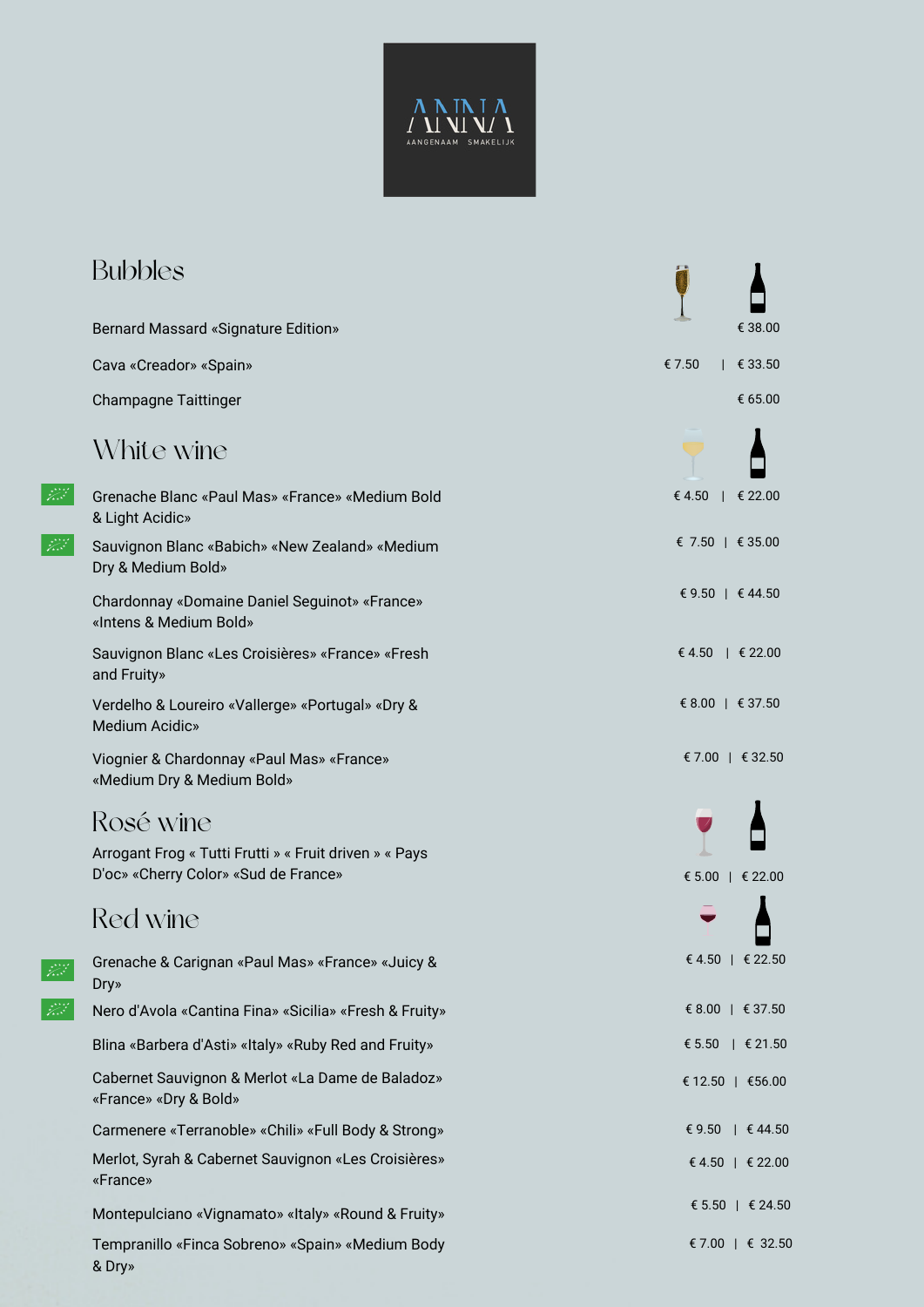

# Aperitif

Liquor

| Aperitif ANNA [Cava & | € 8.50 | Martini Extra Dry           | € 5.50 | Amaretto                   | € 6.50 |
|-----------------------|--------|-----------------------------|--------|----------------------------|--------|
| Elixir D'Anvers]      |        | Martini Rosso               | € 5.50 | <b>Baileys Irish Cream</b> | € 6.50 |
| <b>Aperol Spritz</b>  | € 8.50 | <b>Pineau Des Charentes</b> | €4.50  | Cointreau                  | € 6.50 |
| Campari               | € 5.50 | Porto Red                   | €4.50  | <b>Drambuie</b>            | € 6.50 |
| <b>Kirr</b>           | € 5.50 | Porto White                 | €4.50  | Elixir D'Anvers            | € 6.50 |
| <b>Kirr Royal</b>     | € 9.50 | Ricard                      | € 5.50 | <b>Grand Marnier</b>       | € 6.50 |
| <b>Martini Bianco</b> | € 5.50 | <b>Sherry Dry</b>           | € 4.50 |                            |        |

# Spirits

| Bacardi Añejo Cuatro        | € 8.00          | Hendrick's Gin             | € 10.00 |
|-----------------------------|-----------------|----------------------------|---------|
| Bacardi Carta Blanca Rum    | $\epsilon$ 6.00 | Vodka Absolut              | € 10.00 |
| <b>Bombay Sapphire Gin</b>  | € 6.50          | <b>BUSS Rebel Cut Gin</b>  | € 10.00 |
| <b>BUSS Elderflower Gin</b> | € 10.00         | <b>BUSS Master Cut Gin</b> | € 7.00  |

# Digestives

| Armagnac Casterede<br>«VSOP»    | € 7.50 |
|---------------------------------|--------|
| Baron Otard Congac «VS»         | € 7.50 |
| Calvados Le Compte «12<br>Year» | € 7.00 |
| Grappa «Quantum Bonum»          | € 7.00 |
| Sambuca «Ausano<br>Ramazzotti»  | € 6.50 |

# Whiskey

| Chivas Regal           | € 8.00  |
|------------------------|---------|
| Glennfiddich «12 Year» | € 8.00  |
| Jack Daniel's          | € 7.00  |
| Jameson                | € 7.00  |
| Johnny Walker Black    | € 7.50  |
| Oban «14 Year»         | € 11.00 |
| Talisker «10 Year»     | € 11.00 |